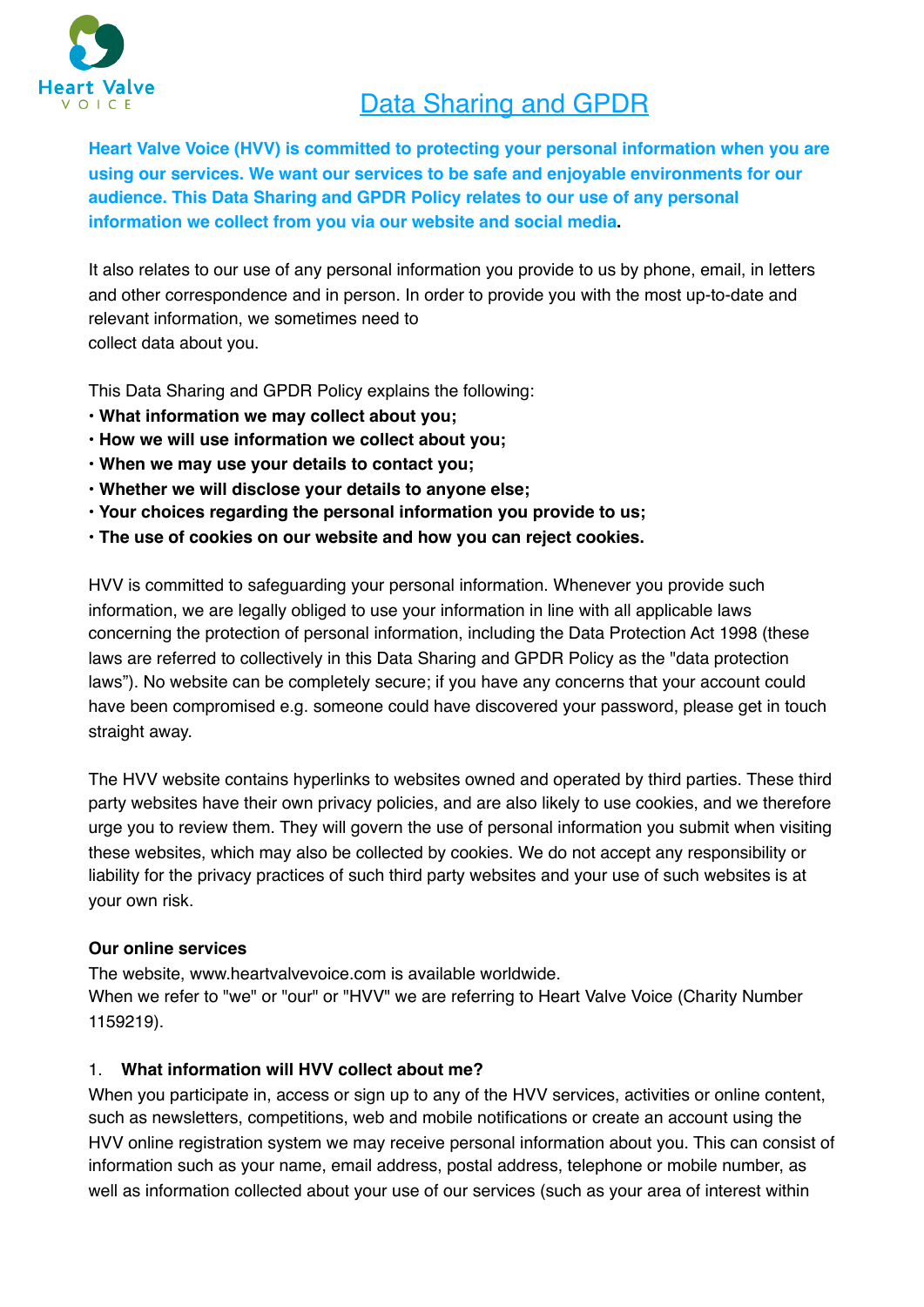your profession). Please note that sometimes we will require you to provide additional personal information, and sometimes, sensitive personal information (e.g. if you're participating in a meeting or conference). When we do this we will provide further information about why we are collecting your information and how we will use it. HVV collects information about how you use our Apps, websites or other content online, and the device(s) you use to access the services. This includes collecting unique online identifiers such as IP addresses, which are numbers that can uniquely identify a specific computer or other network device on the internet.

## 2. **How will HVV use the information it collects about me?**

HVV will use your personal information for a number of purposes including the following:

- To provide our services, activities or online content, to provide you with information about them and to deal with your requests and enquiries;
- For "service administration purposes", which means that the we may contact you for reasons related to the service, activity or online content you have signed up for, (e.g. to provide you with password reminders, to notify you that a particular service, activity or online content has been suspended for maintenance, to notify you of updates to our Data Sharing and GPDR Policy or Terms of Use);
- Where we provide personalised services, we may analyse the information you supply, as well as your activity on our (and other) services, so that we can offer a more relevant, tailored service;
- To contact you about a submission you have made, including any content you provide. For additional information;
- We may also use and disclose information in aggregate (so that no individuals are identified) for marketing and strategic development purposes; and where HVV proposes using your personal information for any other uses we will ensure that we notify you first.

# 3. **When will HVV contact me?**

HVV may contact you:

- In relation to any service, activity or online content you have signed up for, in order to ensure that the we can deliver the services, e.g. to verify your email when you sign up.
- In relation to any correspondence we receive from you or any comment or complaint you make about HVV.
- In relation to any contribution you have submitted to the HVV; To invite you to participate in surveys about the HVV services or other third parties (participation is always voluntary).
- To update you on any material changes to the HVV policies and practices.

## 4. **Will I be contacted for marketing purposes?**

HVV will only send you marketing emails or contact you where you have agreed to this. We offer regular emails to let you know about HVV content and services. Occasionally we may send you information from approved third parties. We may also occasionally contact you to ask your views on issues affecting the content on the HVV website. We may personalise the message content based upon any information you have provided to us.

## 5. **Will HVV share my personal information with anyone else?**

We will keep your information within HVV, except where disclosure is required or permitted by law (for example to government bodies and law enforcement agencies) or as described in this section.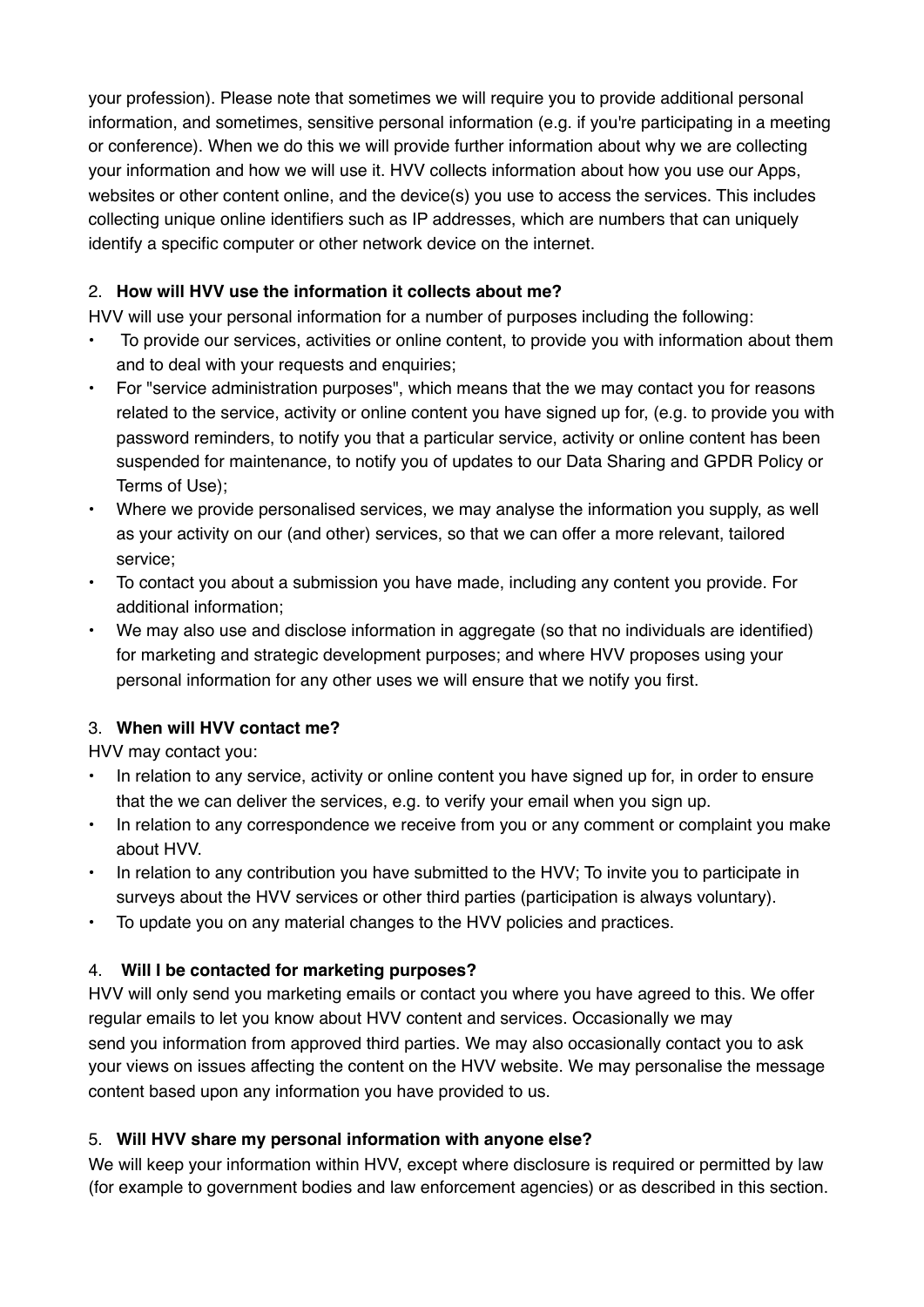Generally, we will use your information within HVV and will only share it outside HVV where you have requested it or given your consent. However, we may share with third party sites (e.g. Facebook and Twitter) some data, with appropriate security measures, to show you and your colleagues relevant advertising on third party sites. HVV requires these third parties to comply strictly with its instructions and HVV requires that they do not use your personal information for their own business purposes, unless you have explicitly consented to the use of your personal information in this way on their website.

## 6. **How long will HVV keep my information?**

We will hold your personal information on our systems for as long as is necessary for the relevant activity, or as long as is set out in any relevant contract you hold with HVV. If you registered for meetings or conferences, or purchased educational resources, we will keep your data so that we can manage that service and tell you about future events and resources you might be interested in (if you have asked to be kept updated) and this may continue indefinitely until a request has been made to unsubscribe.

## 7. **Can I find out what personal information HVV holds about me?**

Under the Data Protection Act you have the right to request a copy of the personal information HVV holds about you and to have any inaccuracies corrected. We require you to prove your identity with 2 pieces of approved identification). We will use reasonable efforts consistent with our legal duty to supply, correct or delete personal information about you on our files. Please address requests and questions about this or any other question about this Privacy and Cookies Policy to the Heart Valve Voice, 1 Spinningfields, Quay Street, Manchester M3 3JE (Email: [admin@heartvalvevoice.com](mailto:admin@heartvalvevoice.com)

## 8. **IP Addresses and Cookies**

We may collect information about your computer including where available your IP address, operating system and browser type for system administration. These are data about our users' browsing actions and patterns and do not identify any individual. We can follow your navigation through our Site and identify the web pages which you visit. We may use such information to build statistics on users of our Site for our own use. A cookie is a text-only string of information that a website transfers to the cookie file of a browser on your computer's hard disk so that the website can remember who you are. We will only use cookies to facilitate your use of the Site. We do not use cookies to store sensitive information about you. The information stored by cookies should make your web site visits more productive by storing and using information on your web site preferences and habits. They do not identify users personally but they do identify each user's computer. Your browser software can choose whether or not to accept cookies and most browser software is initially set up to accept them. We may offer cookies to you and you should ensure that your browser software is set not to accept cookies if you do not wish to receive them. If you wish to stop cookies being stored in your computer in future, please refer to your browser manufacturer's instructions by clicking "Help" in your browser menu. Further information on deleting or controlling cookies is available at [www.AboutCookies.org](http://www.AboutCookies.org).

# 9. **Contacting HVV about this Privacy Policy**

If you any questions or comments about this Privacy Policy please contact: Elske Simpson